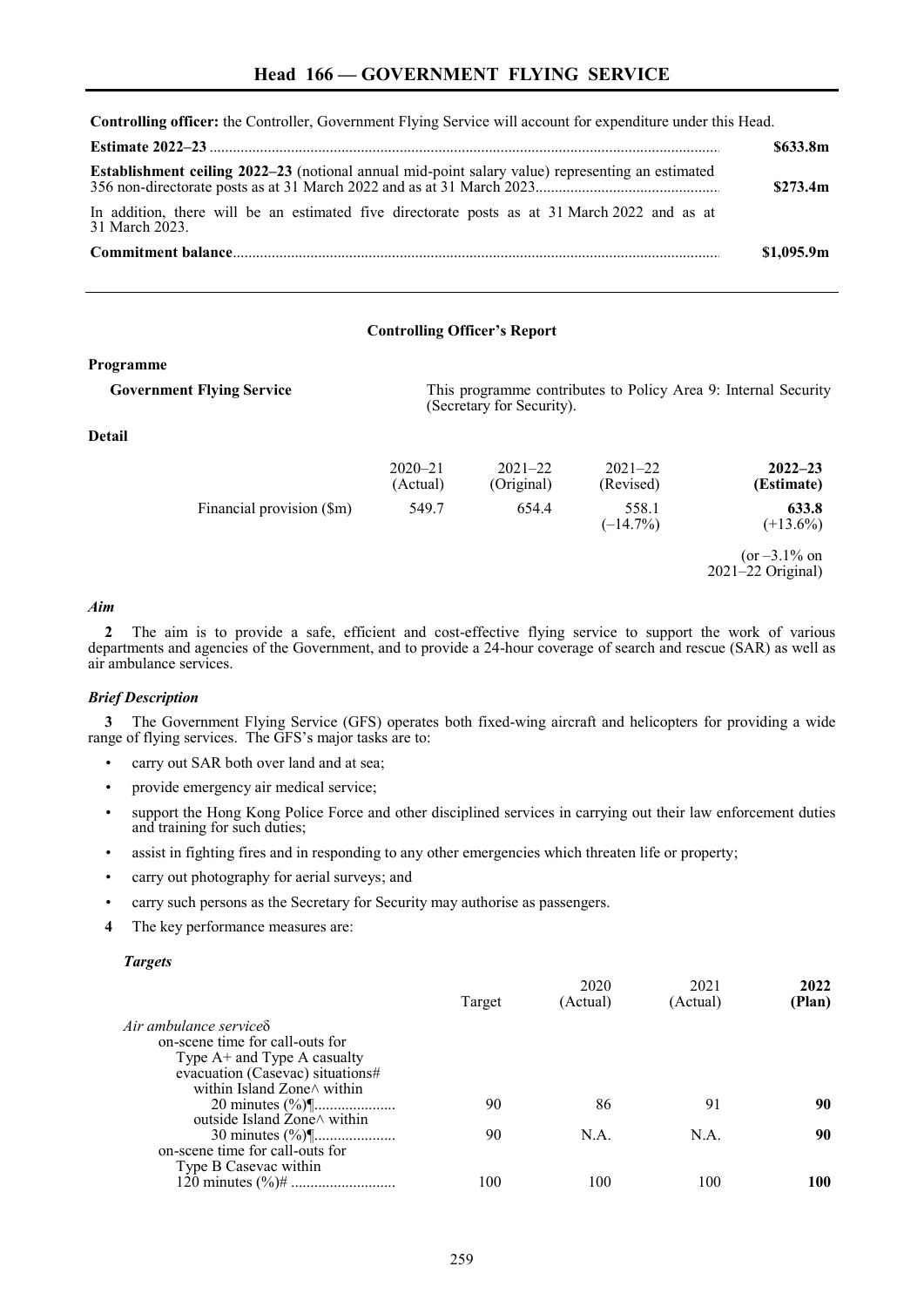# **Head 166 — GOVERNMENT FLYING SERVICE**

|                                                           | Target | 2020<br>(Actual) | 2021<br>(Actual) | 2022<br>(Plan) |
|-----------------------------------------------------------|--------|------------------|------------------|----------------|
| SARδ                                                      |        |                  |                  |                |
| helicopter                                                |        |                  |                  |                |
| on-scene time for inshore SAR<br>call-outs                |        |                  |                  |                |
| between 0700 and 2159 hours                               |        |                  |                  |                |
| within 40 minutes $(\% )$                                 | 90     | 99               | 100              | 90             |
| between 2200 and 0659 hours                               |        |                  |                  |                |
| within 40 minutes where                                   |        |                  |                  |                |
| additional crew or                                        |        |                  |                  |                |
| specialised equipment                                     |        |                  |                  |                |
| within $100$ minutes where                                | 90     | 86               | 97               | 90             |
| additional crew or                                        |        |                  |                  |                |
| specialised equipment                                     |        |                  |                  |                |
|                                                           | 90     | N.A.             | N.A.             | 90             |
| on-scene time for offshore SAR                            |        |                  |                  |                |
| call-outs                                                 |        |                  |                  |                |
| between 0700 and 2159 hours                               |        |                  |                  |                |
| less than $50 \text{ nm}$ (92.5 km)<br>from GFS           |        |                  |                  |                |
| Headquarters (HQ)                                         |        |                  |                  |                |
| within 60 minutes $(\% )$                                 | 90     | 100              | 100              | 90             |
| $50 \text{ nm} (92.5 \text{ km})$ -                       |        |                  |                  |                |
| 200 nm (370 km)                                           |        |                  |                  |                |
| from GFS HQ within                                        |        |                  |                  |                |
| 60 minutes plus an                                        |        |                  |                  |                |
| extra 30 minutes per                                      | 90     | N.A.             | N.A.             | 90             |
| between 2200 and 0659 hours                               |        |                  |                  |                |
| less than $50 \text{ nm}$ (92.5 km)                       |        |                  |                  |                |
| from GFS HQ within                                        |        |                  |                  |                |
|                                                           | 90     | 100              | N.A.             | 90             |
| $50 \text{ nm} (92.5 \text{ km})$ -                       |        |                  |                  |                |
| 200 nm (370 km)                                           |        |                  |                  |                |
| from GFS HQ within<br>120 minutes plus an                 |        |                  |                  |                |
| extra 30 minutes per                                      |        |                  |                  |                |
|                                                           | 90     | N.A.             | 100              | 90             |
| fixed-wing aircraft                                       |        |                  |                  |                |
| on-scene time for SAR call-outs                           |        |                  |                  |                |
| between 0700 and 2159 hours                               |        |                  |                  |                |
| less than $50 \text{ nm}$ (92.5 km)<br>from GFS HQ within |        |                  |                  |                |
|                                                           | 90     | 100              | 100              | 90             |
| 50 nm (92.5 km) -                                         |        |                  |                  |                |
| 100 nm (185 km)                                           |        |                  |                  |                |
| from GFS HQ within                                        |        |                  |                  |                |
|                                                           | 90     | 100              | 100              | 90             |
| beyond $100 \text{ nm}$ $(185 \text{ km})$                |        |                  |                  |                |
| from GFS HQ within<br>65 minutes plus an                  |        |                  |                  |                |
| extra 15 minutes per                                      |        |                  |                  |                |
|                                                           | 90     | 100              | 100              | 90             |
| between 2200 and 0659 hours                               |        |                  |                  |                |
| less than $50 \text{ nm}$ (92.5 km)                       |        |                  |                  |                |
| from GFS HQ within                                        |        |                  | 100              |                |
| 110 minutes $(\frac{6}{6})$<br>50 nm (92.5 km) -          | 90     | 100              |                  | 90             |
| $100 \text{ nm}$ (185 km)                                 |        |                  |                  |                |
| from GFS HQ within                                        |        |                  |                  |                |
|                                                           | 90     | N.A.             | N.A.             | 90             |
| beyond $100 \text{ nm}$ $(185 \text{ km})$                |        |                  |                  |                |
| from GFS HQ within                                        |        |                  |                  |                |
| 125 minutes plus an extra<br>15 minutes per               |        |                  |                  |                |
|                                                           | 90     | 100              | N.A.             | 90             |
|                                                           |        |                  |                  |                |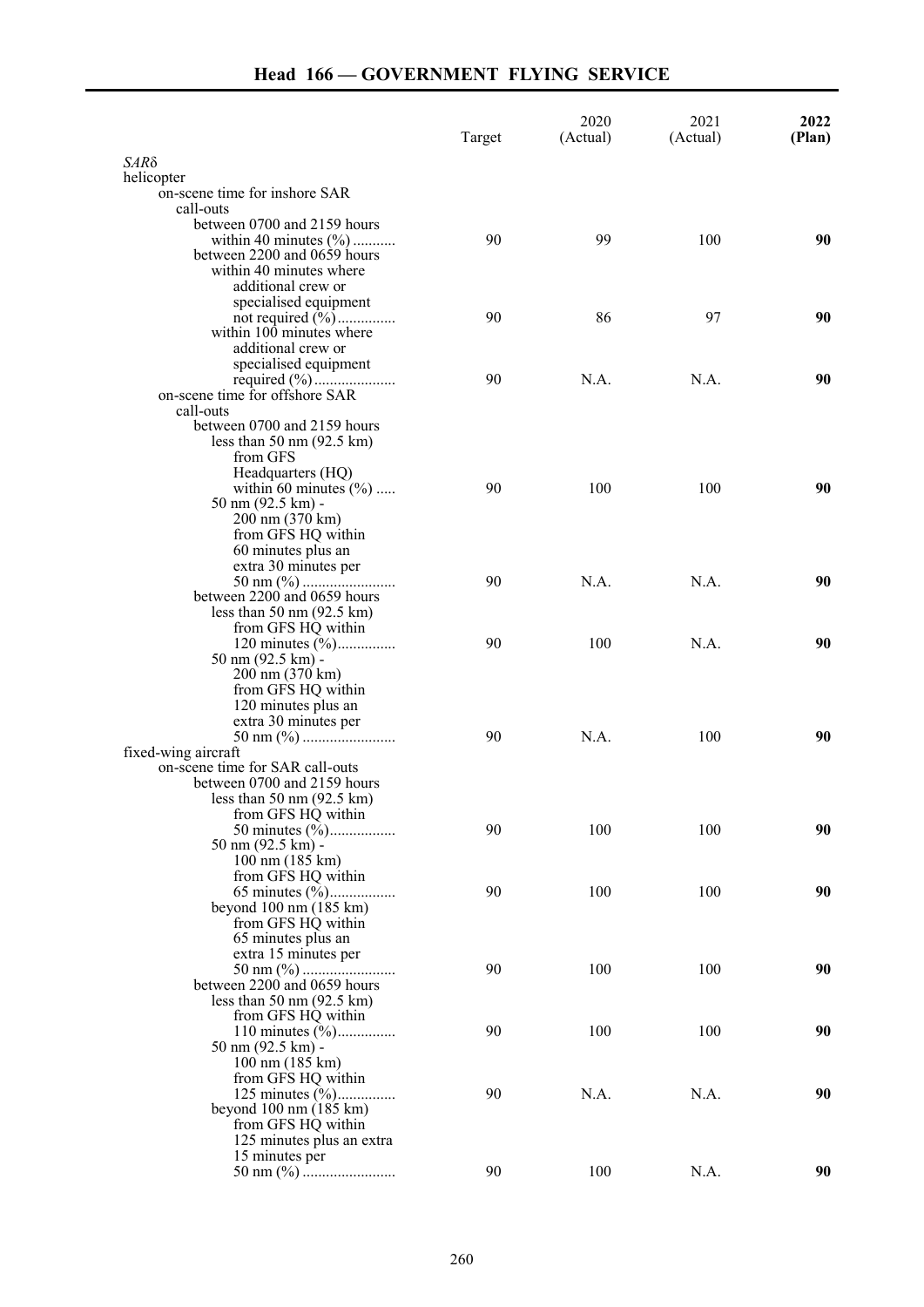# **Head 166 — GOVERNMENT FLYING SERVICE**

|                                                            | Target | 2020<br>(Actual) | 2021<br>(Actual) | 2022<br>(Plan) |
|------------------------------------------------------------|--------|------------------|------------------|----------------|
|                                                            |        |                  |                  |                |
| Law enforcement                                            |        |                  |                  |                |
| on-scene time for call-outs within<br>Island Zone $\wedge$ |        |                  |                  |                |
| within 20 minutes where                                    |        |                  |                  |                |
| additional crew or                                         |        |                  |                  |                |
| specialised equipment not                                  |        |                  |                  |                |
|                                                            | 90     | 100              | 100              | 90             |
| within 80 minutes where                                    |        |                  |                  |                |
| additional crew or                                         |        |                  |                  |                |
| specialised equipment                                      |        |                  |                  |                |
|                                                            | 90     | N.A.             | N.A.             | 90             |
| on-scene time for call-outs outside                        |        |                  |                  |                |
| Island Zone $\wedge$                                       |        |                  |                  |                |
| within 30 minutes where                                    |        |                  |                  |                |
| additional crew or                                         |        |                  |                  |                |
| specialised equipment not                                  |        |                  |                  |                |
|                                                            | 90     | 100              | 100              | 90             |
| within 90 minutes where                                    |        |                  |                  |                |
| additional crew or                                         |        |                  |                  |                |
| specialised equipment                                      |        |                  |                  |                |
|                                                            | 90     | N.A.             | N.A.             | 90             |
| Fire fighting $\delta$                                     |        |                  |                  |                |
| on-scene time for call-outs for water                      |        |                  |                  |                |
| bombingY                                                   |        |                  |                  |                |
|                                                            | 85     | 77               | 81§              | 85             |
| on-scene time for call-outs for                            |        |                  |                  |                |
| trooping $\Psi$                                            |        |                  |                  |                |
| within 40 minutes where                                    |        |                  |                  |                |
| additional crew or                                         |        |                  |                  |                |
| specialised equipment not                                  |        |                  |                  |                |
|                                                            | 85     | N.A.             | 100              | 85             |
| within 100 minutes where                                   |        |                  |                  |                |
| additional crew or                                         |        |                  |                  |                |
| specialised equipment                                      |        |                  |                  |                |
|                                                            | 85     | N.A.             | N.A.             | 85             |
| Flying services for government                             |        |                  |                  |                |
| departments                                                |        |                  |                  |                |
| meet reasonable requests where other                       |        |                  |                  |                |
|                                                            | 100    | 100              | 100              | 100            |
|                                                            |        |                  |                  |                |

δ Cases where aircrew were unavailable for deployment due to engagement in an earlier operation were not included in this set of statistics. For 2020, they include 17 Casevac, seven SAR and three fire-fighting operations. For 2021, they include seven Casevac and 16 SAR operations.

 $\#$  The different types of Casevac are denoted as follows: Type  $\overline{A}$ + Casevac - Casevac involving immediate life-threatening or limb-threatening cases; Type A Casevac - Casevac involving emergency medical conditions other than immediate life-threatening and limb-threatening ones; and Type B Casevac - Casevac for patients in emergency medical conditions with potential risks of deterioration and requiring definitive treatment as soon as possible.

 $\land$  Island Zone includes Hong Kong Island, Cheung Chau, Hei Ling Chau, Lamma Island, Lantau Island, Peng Chau and Soko Islands.

Or a later time specified by the tasking agent.

Ψ Fire-fighting operations are carried out between 0700 hours and 30 minutes before sunset.

§ Out-of-pledge was recorded in 14 out of 72 cases due to aircraft unserviceability, extreme range, the need to wait for take-off clearance from Air Traffic Control, etc.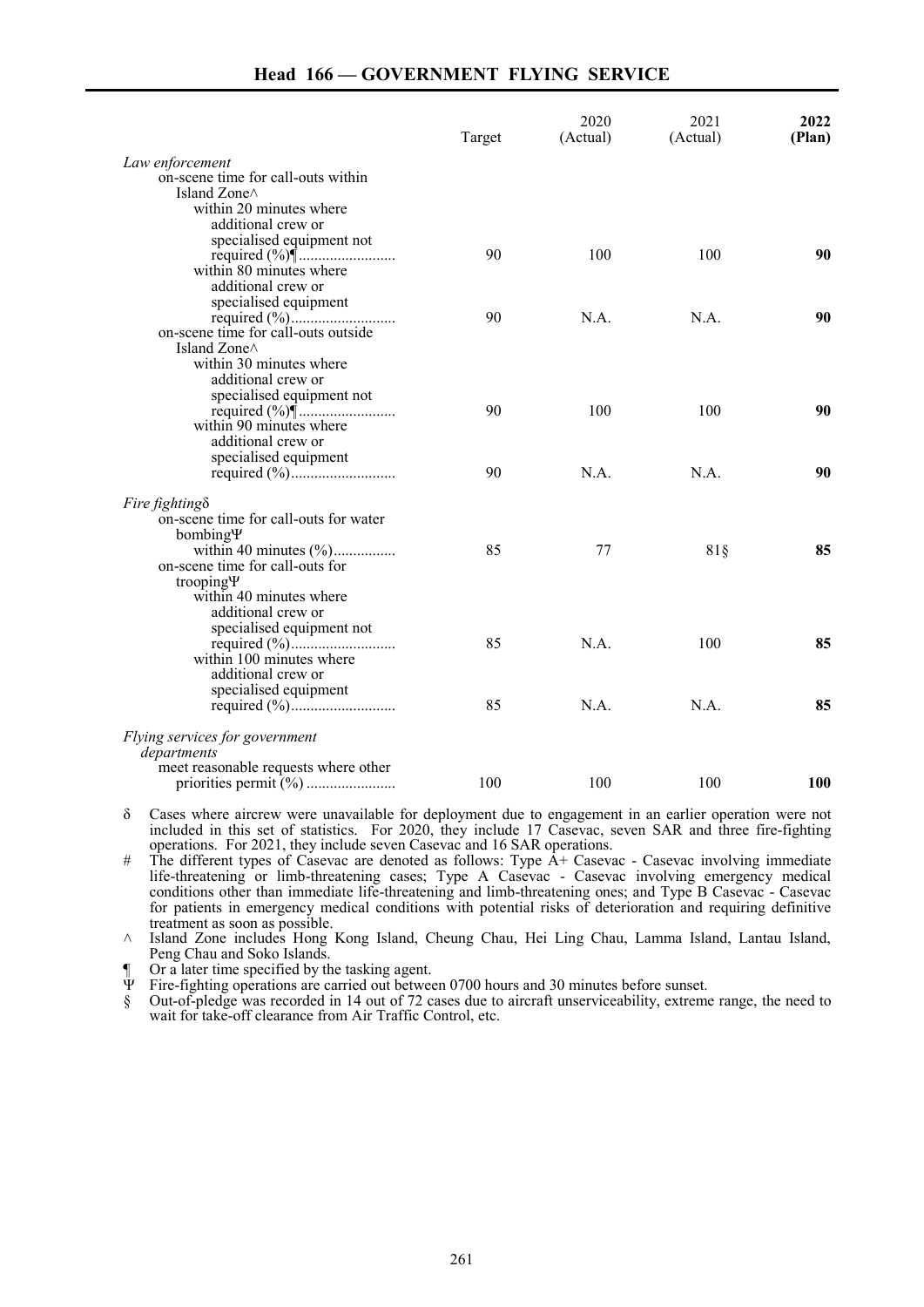## *Indicators*

|                                        | 2020<br>(Actual) | 2021<br>(Actual) | 2022<br>(Estimate) |
|----------------------------------------|------------------|------------------|--------------------|
|                                        |                  |                  |                    |
| total flying hours                     |                  |                  |                    |
|                                        | 1869             | 1651             | 1 744              |
|                                        | 6 1 2 0          | 5 8 6 1          | 6 1 3 4            |
| casualty evacuation                    |                  |                  |                    |
|                                        | 1 166            | 1 202            | 1 201              |
|                                        | 1496             | 1629             | —β                 |
|                                        | 1441             | 1436             | 1 4 6 0            |
| search (fixed-wing)                    |                  |                  |                    |
|                                        | 108              | 123              | 119                |
|                                        | 32               | 33               | 34                 |
| rescue (helicopter)                    |                  |                  |                    |
|                                        | $1107\alpha$     | $1174\alpha$     | 823a               |
|                                        | 990              | 957              | —β                 |
|                                        | 1 0 0 9          | 1 0 3 6          | 740                |
| law enforcement                        |                  |                  |                    |
|                                        | 13               | 34               | $42\omega$         |
|                                        | 7                | 19               | 27                 |
| fire fighting                          |                  |                  |                    |
|                                        | 224              | 221              | 189                |
|                                        | 129              | 144              | 112                |
| other tasks for government departments |                  |                  |                    |
|                                        | 1 2 7 9          | 1436             | 1498               |
|                                        | 6316             | 6 5 6 1          | 7630               |
|                                        | 1 0 2 0          | 1 1 6 3          | 1 2 2 4            |
| training                               |                  |                  |                    |
|                                        | 1453             | 1 1 5 5          | 1 250              |
|                                        | 2 5 3 9          | 2 0 4 3          | 2600               |
| miscellaneous                          |                  |                  |                    |
|                                        | 6                | 8                | 15                 |
|                                        | 94               | 116              | 141                |
| direct operating cost/hour flown       |                  |                  |                    |
| fixed-wing                             |                  |                  |                    |
|                                        | $N.A.\mu$        | $N.A.\mu$        | $N.A.\mu$          |
|                                        | 3,890            | 6,820            | 6.820              |
|                                        | 14,170           | 12,790           | 12,790             |
| helicopter                             |                  |                  |                    |
|                                        | 21,470           | $N.A.\Delta$     | N.A.A              |
|                                        | 22,300           | 39,100           | 39,100             |
|                                        | 20,590           | 25,820           | 25,820             |

 $β$  Not possible to estimate.

α The 2022 estimate is calculated by averaging figures from the past few years. The actual figures of 2021 and 2020 are exceptionally high as compared to the usual historical figures (number of rescue mission for 2021 and 2020 is doubled as compared to that of the past few years). The GFS is of the view that this spike could be caused by the increased number of visitors to the countryside amidst COVID-19. Taking an average from the past should yield a reasonable estimate for 2022.

ω The 2022 estimate is calculated by averaging figures from the past few years.

 $\mu$  This training aircraft is under maintenance.<br> $\Delta$  This aircraft is under maintenance.

This aircraft is under maintenance.

#### *Matters Requiring Special Attention in 2022–23*

**5** Following the commencement of operation of the Kai Tak Division in 2022, the GFS will continue to enhance its operational capability as well as strengthen its human resources to provide effective and efficient flying services to the community and Government. In coming year, the GFS will also focus on enhancing the training and development of frontline staff to better prepare them for new challenge ahead.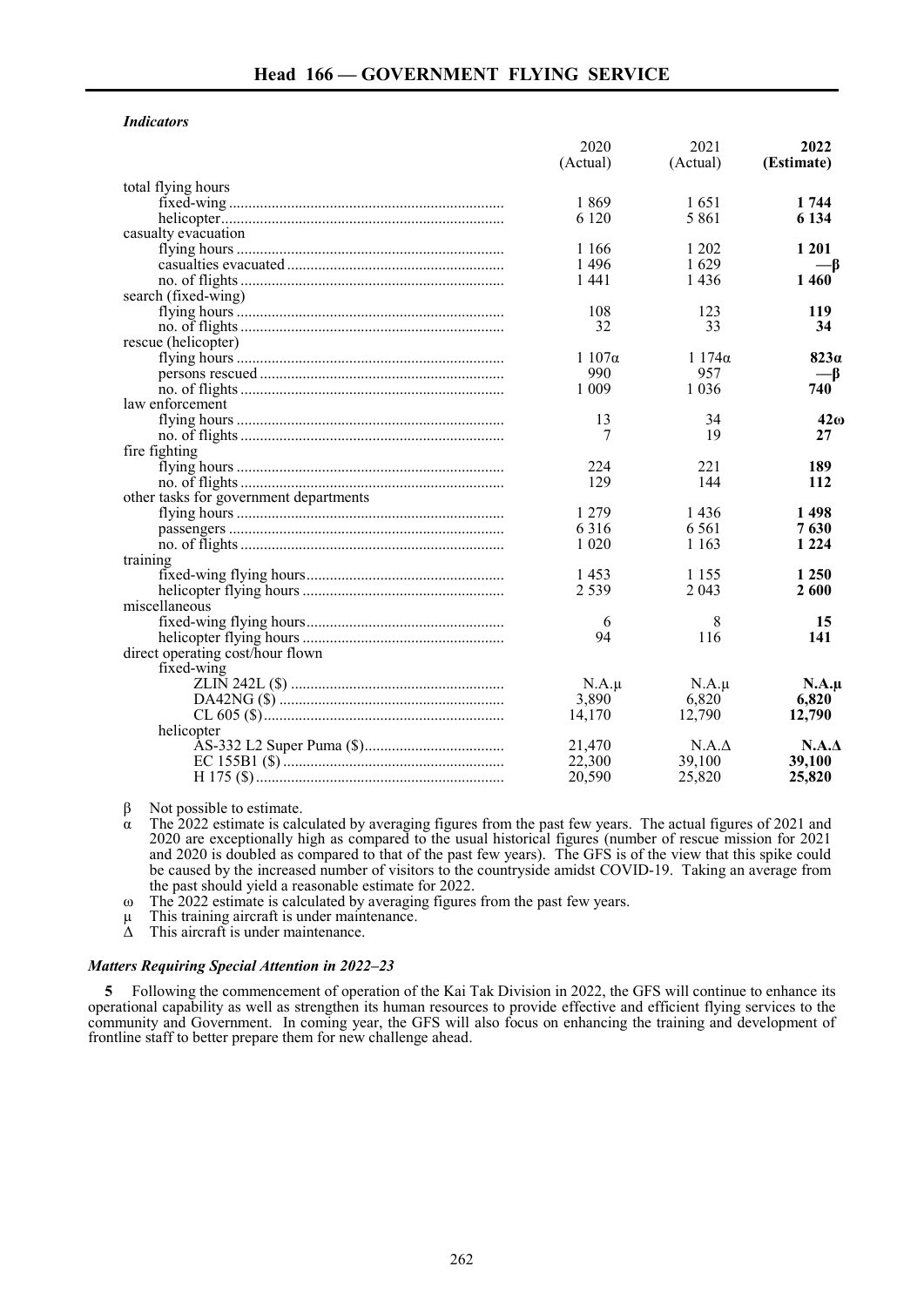## **ANALYSIS OF FINANCIAL PROVISION**

| Programme | $2020 - 21$<br>(Actual)<br>$(\text{Sm})$ | $2021 - 22$<br>(Original)<br>(Sm) | $2021 - 22$<br>(Revised)<br>(Sm) | $2022 - 23$<br>(Estimate)<br>(Sm)      |
|-----------|------------------------------------------|-----------------------------------|----------------------------------|----------------------------------------|
|           | 549.7                                    | 654.4                             | 558.1<br>$(-14.7%)$              | 633.8<br>$(+13.6\%)$                   |
|           |                                          |                                   |                                  | $(or -3.1\% on$<br>$2021-22$ Original) |

## **Analysis of Financial and Staffing Provision**

Provision for 2022–23 is \$75.7 million (13.6%) higher than the revised estimate for 2021–22. This is mainly due to the increased training expenses because of suspension and cancellation of overseas training in 2021–22 resulting from COVID-19, the full-year effect of the recurrent consequence of the operation of the Kai Tak Division and the full-year impact to personal emoluments and personnel related expenses arising from the Grade Structure Review for the Disciplined Services Grades which has taken effect from 1 September 2021.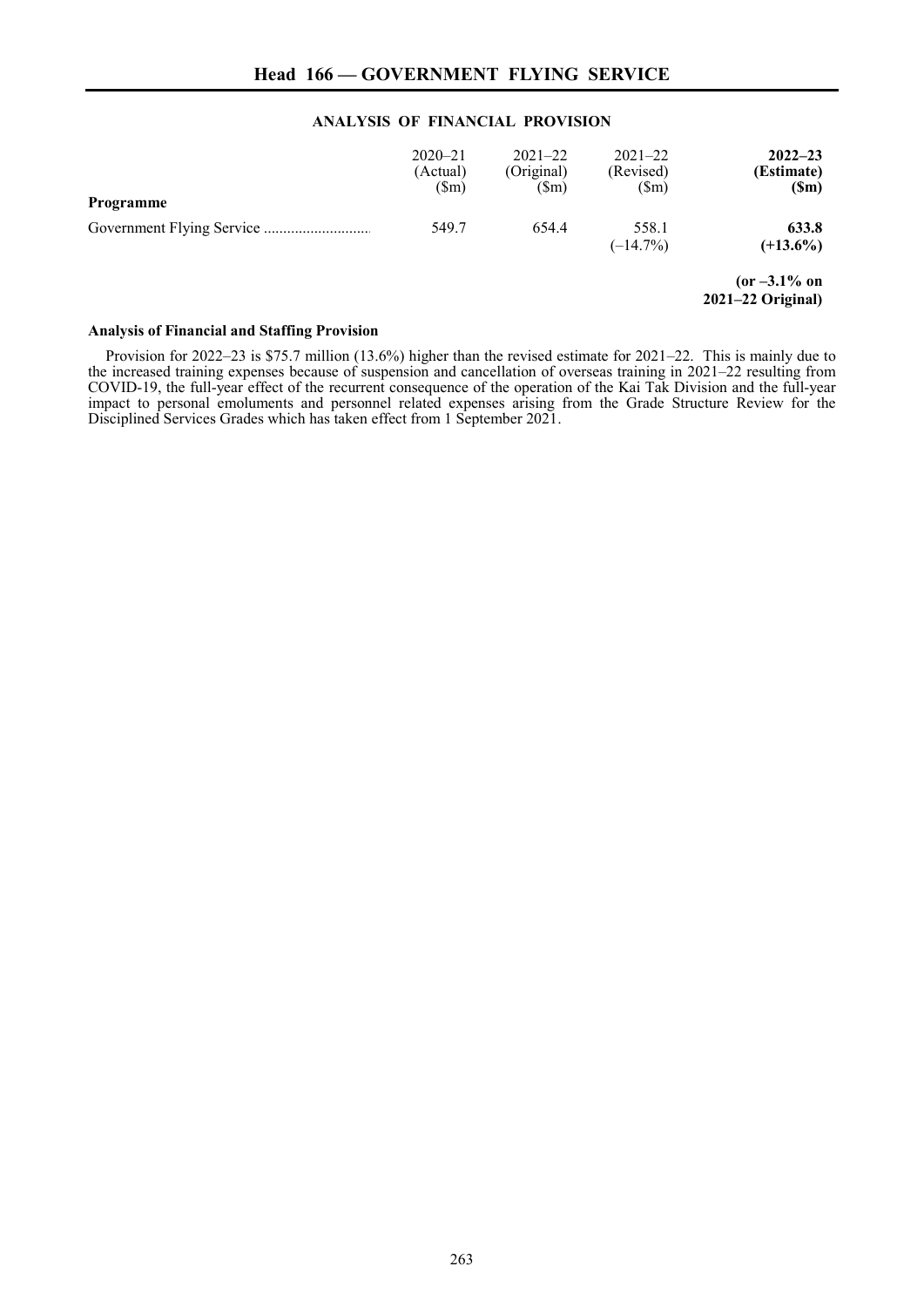

# *Changes in the size of the establishment (as at 31 March)*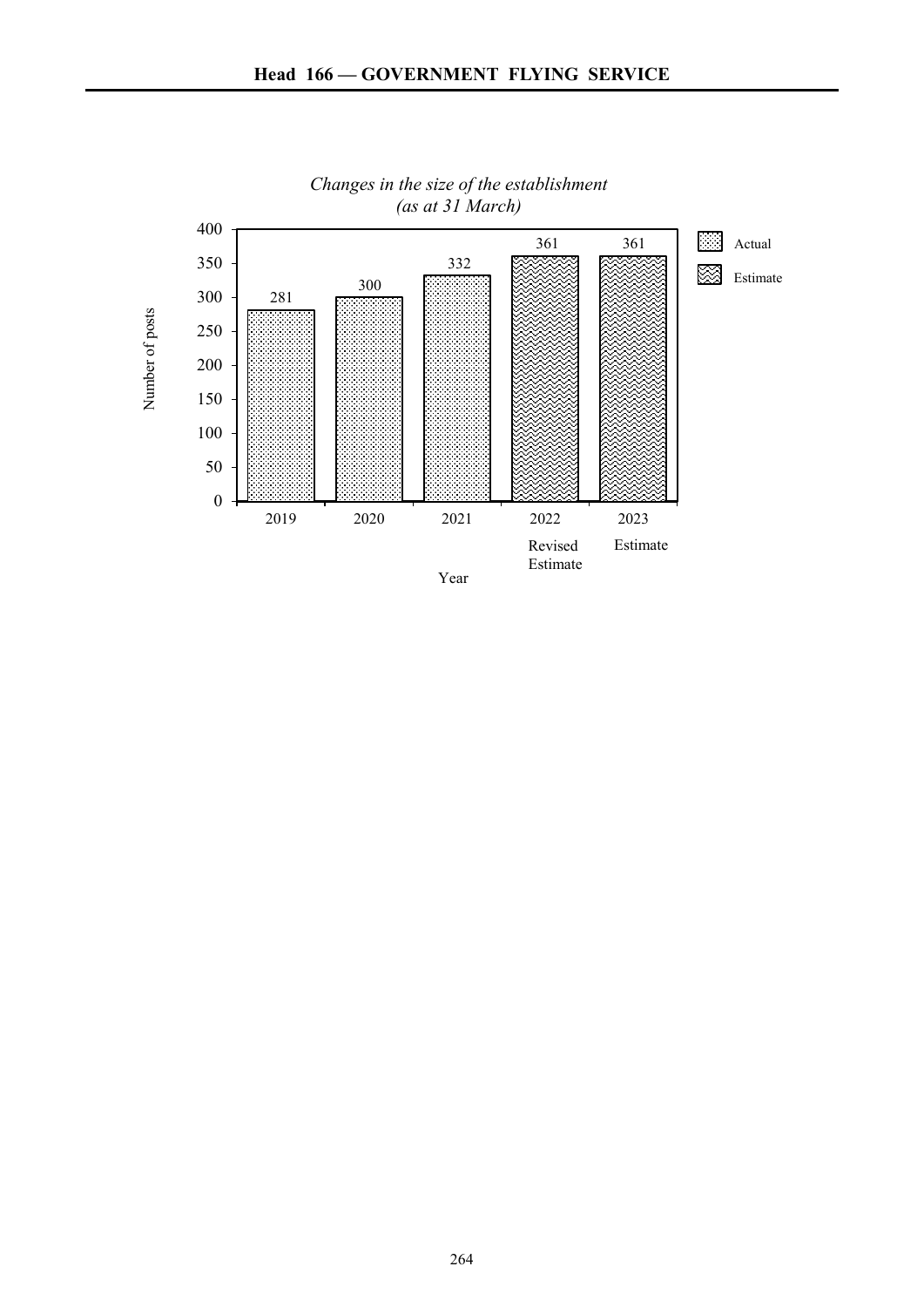| Sub-<br>head<br>(Code) |                                                                              | Actual<br>expenditure<br>$2020 - 21$ | Approved<br>estimate<br>$2021 - 22$ | Revised<br>estimate<br>$2021 - 22$ | <b>Estimate</b><br>$2022 - 23$ |
|------------------------|------------------------------------------------------------------------------|--------------------------------------|-------------------------------------|------------------------------------|--------------------------------|
|                        |                                                                              | \$'000                               | \$'000                              | \$'000                             | \$2000                         |
|                        | <b>Operating Account</b>                                                     |                                      |                                     |                                    |                                |
|                        | Recurrent                                                                    |                                      |                                     |                                    |                                |
| 000<br>200             |                                                                              | 350,215<br>2,367                     | 426,290<br>2,500                    | 370,610<br>1,808                   | 447,231<br>1,900               |
|                        |                                                                              | 352,582                              | 428,790                             | 372,418                            | 449,131                        |
|                        |                                                                              | 352,582                              | 428,790                             | 372,418                            | 449,131                        |
|                        | <b>Capital Account</b>                                                       |                                      |                                     |                                    |                                |
|                        | Plant, Equipment and Works                                                   |                                      |                                     |                                    |                                |
| 603<br>631             |                                                                              | 59,309                               | 86,887                              | 36,918                             | 55,200                         |
|                        | Aircraft components, component overhaul and<br>safety equipment (block vote) | 136,977                              | 136,290                             | 146,290                            | 129,474                        |
|                        | Minor plant, vehicles and equipment (block                                   | 864                                  | 2,477                               | 2,477                              |                                |
|                        | Total, Plant, Equipment and Works                                            | 197,150                              | 225,654                             | 185,685                            | 184,674                        |
|                        |                                                                              | 197,150                              | 225,654                             | 185,685                            | 184,674                        |
|                        |                                                                              | 549,732                              | 654,444                             | 558,103                            | 633,805                        |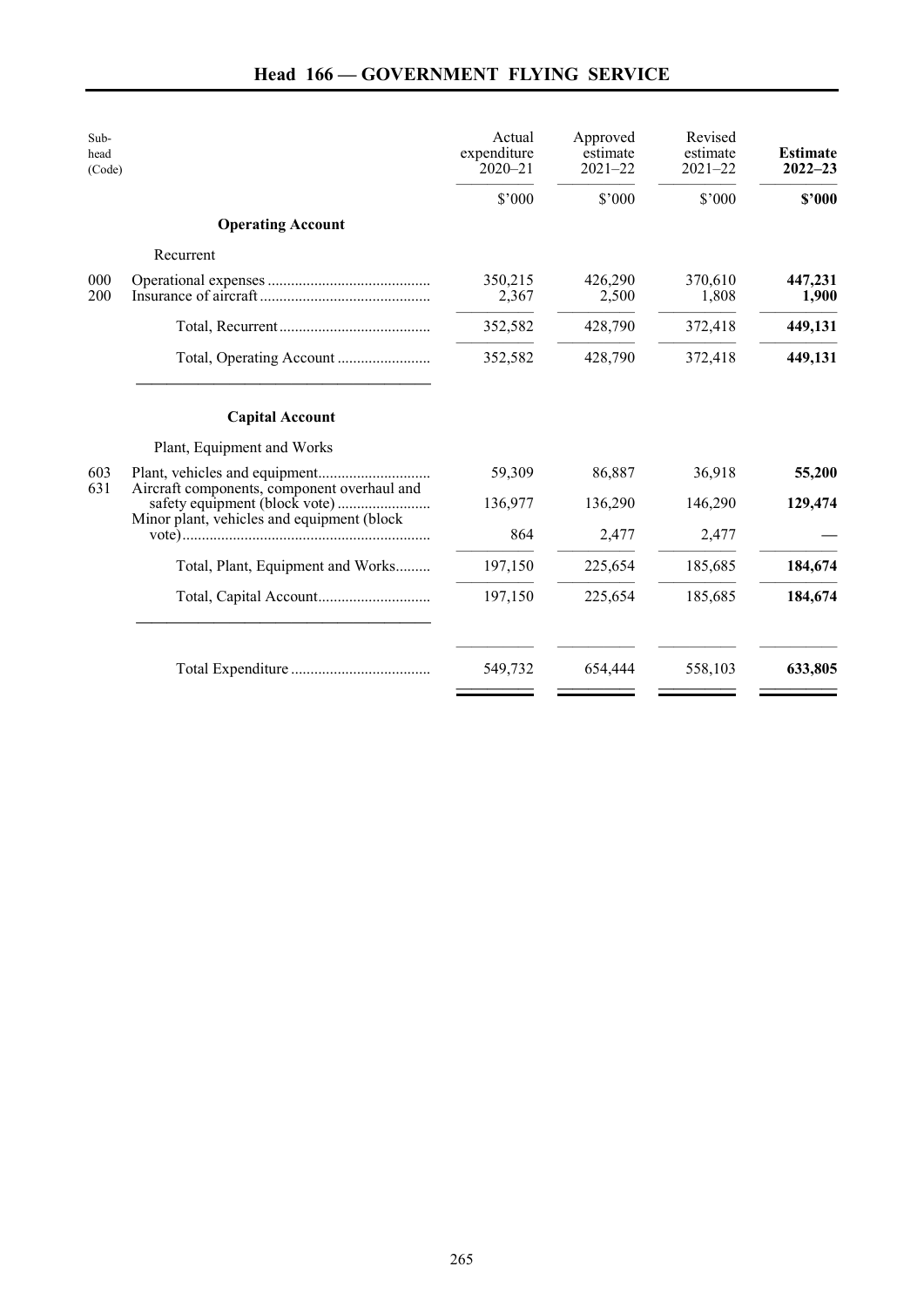#### **Details of Expenditure by Subhead**

The estimate of the amount required in 2022–23 for the salaries and expenses of the Government Flying Service is \$633,805,000. This represents an increase of \$75,702,000 over the revised estimate for 2021–22 and \$84,073,000 over the actual expenditure in 2020–21.

#### *Operating Account*

#### Recurrent

**2** Provision of \$447,231,000 under *Subhead 000 Operational expenses* is for the salaries, allowances and other operating expenses of the Government Flying Service. The increase of \$76,621,000 (20.7%) over the revised estimate for 2021–22 is mainly due to increased training expenses because of suspension and cancellation of overseas training in 2021–22 resulting from COVID-19, the full-year effect of the recurrent consequence of the operation of the Kai Tak Division and the full-year impact to personal emoluments and personnel related expenses arising from the Grade Structure Review for the Disciplined Services Grades which has taken effect from 1 September 2021.

**3** The establishment as at 31 March 2022 will be 361 posts. No change in establishment is expected in 2022–23. Subject to certain conditions, the controlling officer may under delegated power create or delete non-directorate posts during 2022–23, but the notional annual mid-point salary value of all such posts must not exceed \$273,427,000.

**4** An analysis of the financial provision under *Subhead 000 Operational expenses* is as follows:

|                                                                                  | $2020 - 21$<br>(Actual)<br>(\$'000) | $2021 - 22$<br>(Original)<br>(S'000) | $2021 - 22$<br>(Revised)<br>(S'000) | $2022 - 23$<br>(Estimate)<br>(S'000) |
|----------------------------------------------------------------------------------|-------------------------------------|--------------------------------------|-------------------------------------|--------------------------------------|
| Personal Emoluments                                                              |                                     |                                      |                                     |                                      |
| <b>Personnel Related Expenses</b>                                                | 190,638<br>6,827<br>173             | 205,912<br>8,227<br>172              | 208,122<br>7,704<br>228             | 218,591<br>10,463<br>291             |
| - Mandatory Provident Fund<br>- Civil Service Provident Fund                     | 1,208                               | 1,255                                | 1,189                               | 1,332                                |
| Departmental Expenses                                                            | 13,870                              | 17,037                               | 17,551                              | 21,479                               |
| - General departmental expenses                                                  | 33,721<br>94,866                    | 36,000<br>125,134                    | 19,000<br>102,966                   | 34,000<br>133,058                    |
| Other Charges                                                                    |                                     |                                      |                                     |                                      |
| - Grant to the Government Flying Service                                         | 13                                  | 14                                   | 14                                  | 15                                   |
| - Pay and allowances for the auxiliary<br>- Training expenses for the Government | 902                                 | 1,200                                | 1,200                               | 1,300                                |
|                                                                                  | 7,997                               | 31,339                               | 12,636                              | 26,702                               |
|                                                                                  | 350,215                             | 426,290                              | 370,610                             | 447,231                              |
|                                                                                  |                                     |                                      |                                     |                                      |

**5** Provision of \$1,900,000 under *Subhead 200 Insurance of aircraft* is for third party, passenger and crew liability insurance.

#### *Capital Account*

#### Plant, Equipment and Works

**6** Provision of \$129,474,000 under *Subhead 631 Aircraft components, component overhaul and safety equipment (block vote)* is for acquiring and overhauling aircraft engines and avionics, as well as safety and rescue equipment. The decrease of \$16,816,000 (11.5%) against the revised estimate for 2021–22 is mainly due to the reduced requirements for major aircraft components which are due for overhaul or repair in 2022–23.